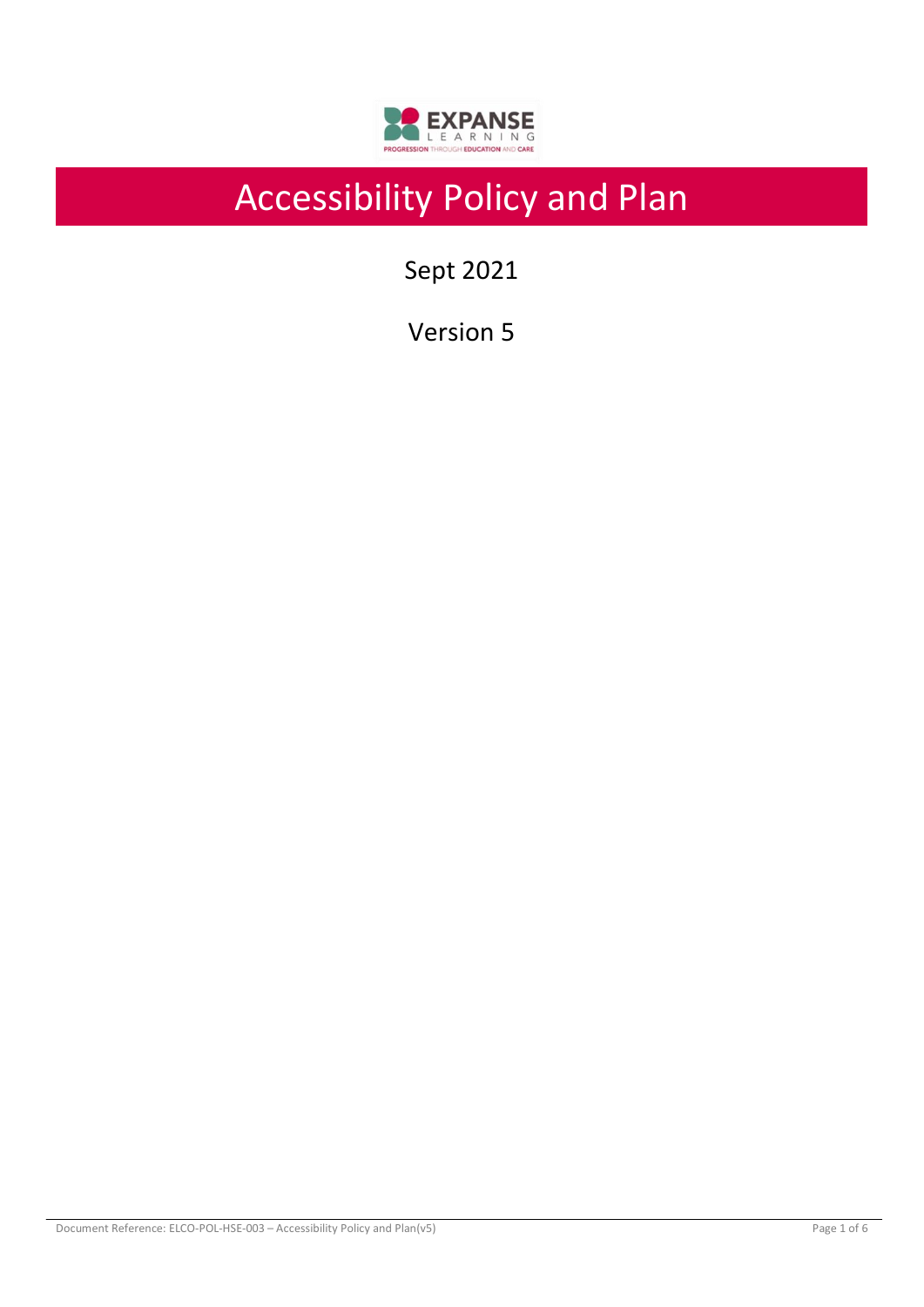# **1. Scope**

This policy applies to all staff at Expanse Learning College (Hereafter referred to as the College).

# **2. Background**

On 1 October 2012, The Equality Act replaced all existing equality legislation such as the Race Relations Act, Disability Discrimination Act and Sex Discrimination Act. It extends protection from discrimination in some areas and has placed new duties on schools and colleges.

The Act makes it unlawful for Expanse Learning College, to discriminate against, harass, or victimise a student or potential student in relation to:

- o admissions
- $\circ$  the way we provide education for students
- o the way we provide students access to any benefit, facility or service
- o subjecting students to any other detriment.

The protected characteristics are:

- o age
- o sex and sexual orientation
- o marriage and civil partnership
- o race
- o disability
- o religion or belief
- o gender reassignment
- o pregnancy or maternity

Our Accessibility Plan outlines how we intend to improve access for disabled students to the physical environment, the curriculum and written information.

The Equality Act applies to all schools and colleges in England and Wales. (Equality Act 2010: Schedule 10, Paragraph 3 and Disability Discrimination regulations 2005) Furthermore, we are required to draw up equality objectives under the Specific Duties Regulations 2011 so that we meet the general aims of the Public Sector Equality Duty. This Accessibility Plan is reviewed every year.

# **3. Disability Discrimination Act**

The disability provisions in the Equality Act mainly replicate those in the former Disability Discrimination Act (DDA). There are some minor differences asfollows:

- $\circ$  the definition of disability is less restrictive
- $\circ$  direct discrimination can no longer be defended as justified
- o failure to make a reasonable adjustment can no longer be defended as justified
- $\circ$  from September 2012, we are under a duty to make available auxiliary aids and services as reasonable adjustments
- o where these are not being supplied through a Statement of Special Educational Needs or from othersources

# **4. Definition of Disability**

The Act defines disability as when a person has a physical or mental impairment which has a substantial and long-term adverse effect on that person's ability to carry out normal day to day activities*.* Some specific conditions such as multiple sclerosis, cancer or HIV are considered as disabilities regardless of their effect. Long term is defined as lasting, or likely to last, for at least twelve months.

# **5. Reasonable Adjustments**

We aim to ensure that nothing we do as a college places a disabled student at a disadvantage compared to other students,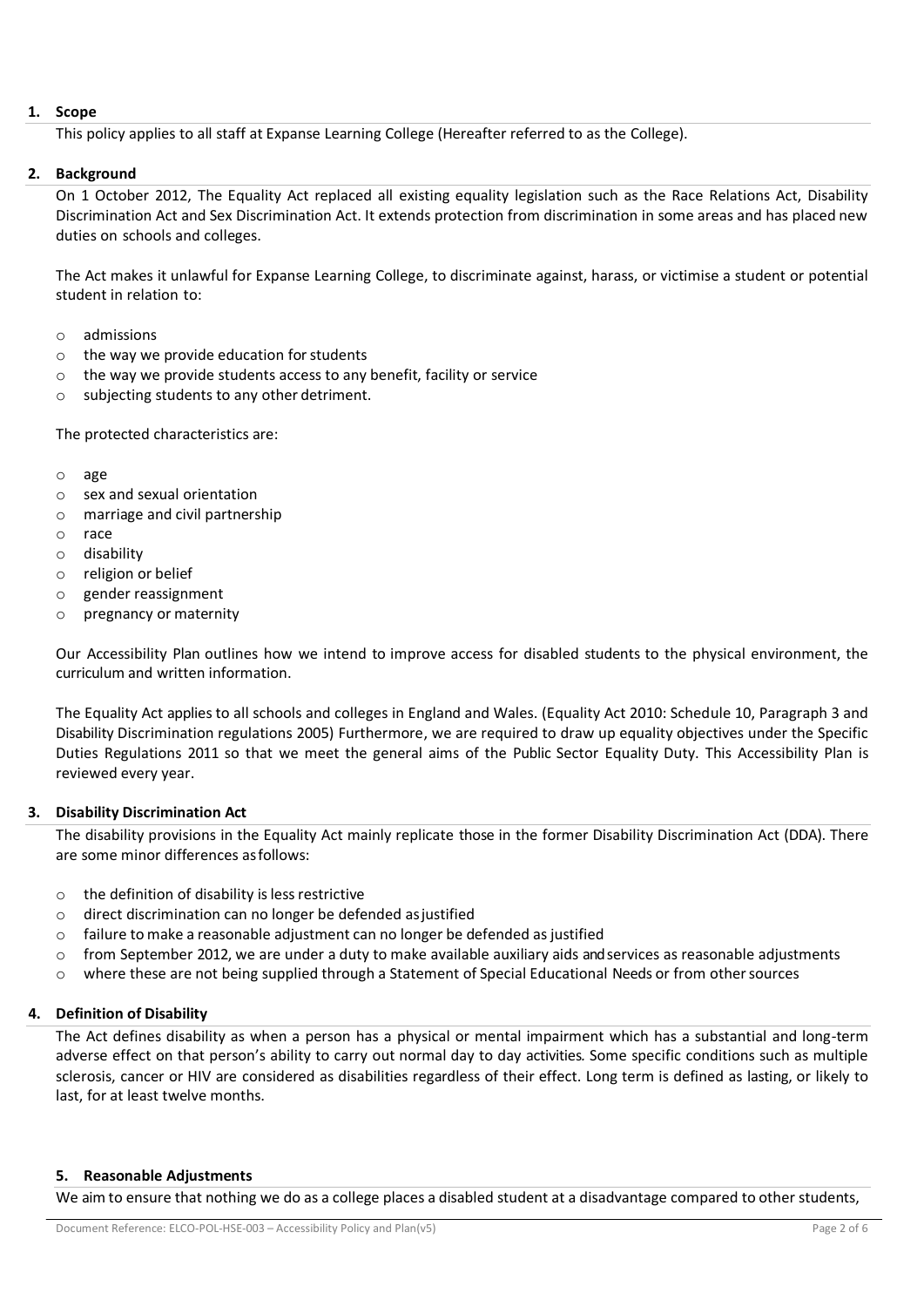we make sure that we take reasonable steps to try and avoid or mitigate that disadvantage.

When it is reasonable to do so, we provide auxiliary aids or services for a disabled student, when such an aid would alleviate any substantial disadvantage that the student faces compared to other non-disabled students.

Where an auxiliary aid is not provided under the SEND system via an EHC Plan there should be no assumption that it must be provided as a reasonable adjustment. Any decision would be taken based on the facts of an individual case, including cost implications.

There is no legal definition of auxiliary aids. We interpret this to mean any or all of the following: helpful; providing support or assistance; and thatthese can bethings or persons which help. We include hearing loops, adaptive keyboards, and special software.

Our SEND policy defines what provision we make available including reasonable adjustments in our college. We will consider what is reasonable in the context of our college, given the circumstances of each individual case.

Where the auxiliary aid has a benefit to the rest of the student's life outside of college, it would be unreasonable for our college to make such provision, e.g., hearing aids.

We consider that effective and practicable adjustments for disabled students will involve little or no cost or disruption and will therefore be considered as reasonable. Where substantial adaptations are required which are not contained within our Accessibility Plan, we reserve the right to deem these asunreasonable.

It is our aim to ensure that disabled students play as full a part as possible in college life and our Accessibility Plan and reasonable adjustments help support that aim. Where any adjustment would have a detrimental effect on other students, we would not consider it to be *reasonable*. For example, if an external trip was planned to involve climbing and a wheelchair user could not take part, we would carefully consider how the disabled student could participate viably, but we would not cancel the trip because to do so would be detrimental to other students.

# **6. Our Vision**

We believe that every student has the right to be happy, healthy, safe and successful, valued and respected, and to have high aspirations for their future. Inclusion is the process of taking the necessary steps to ensure that every student is given equality of opportunity to develop socially, to learn and to enjoy college life.

# **7. Our Duty around Accessibility for Disabled Students**

Our Accessibility Plan is outlined below**.**

Our Accessibility Plan focuses on the following areas for implementation: -

- $\circ$  increasing the extent to which disabled students can participate in the curriculum
- $\circ$  improving the physical environment to enable disabled students to take better advantage of education, benefits, facilities and services provided
- o improving the availability of accessible information to disabled students.

Our Plan also includes the resource implications of implementing the Plan.

Our approach includes the following areas:

- o **Physical facilities** addressing any alterations that may be required to the structure of the building or site to establish access for students, staff, parents and visitors
- o **College Curriculum** including our provision for teaching and learning, the wider curriculum, extra-curricular activities and visits.
- o **Support Services** accessto services within and external to the college to support families where disability isidentified

#### Physical Facilities

#### *Process for Identifying barriers:*

Action plan following a site inspection by relevant personnel for example Wigan Council or a member of the Shared Services team.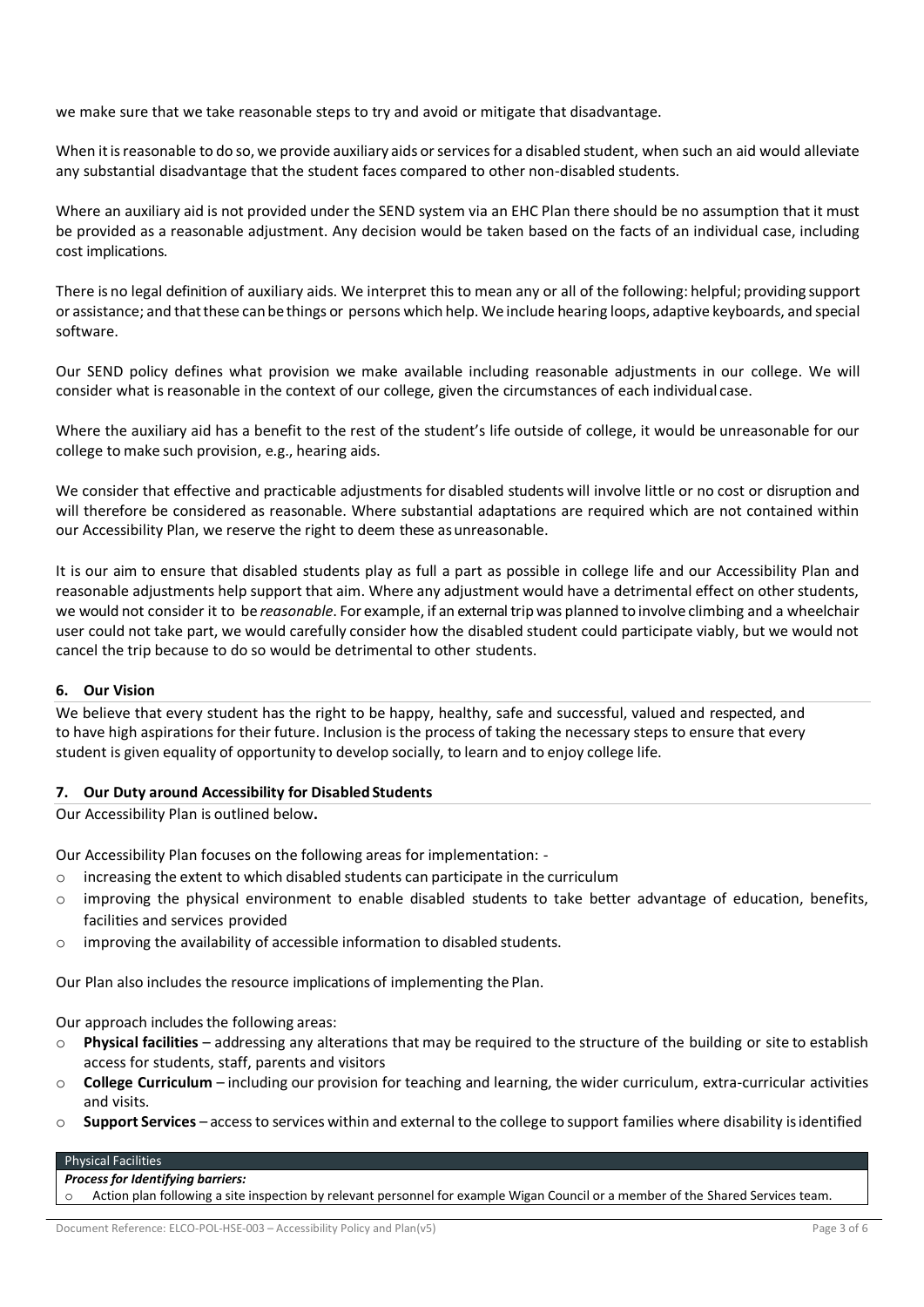o On-going feedback from individual students / staff.

o Transitional arrangementsto identify needs of individualstudents and to incorporate them into their individualstudents plan.

 $\circ$  Individual risk assessments and plans developed and available to all staff.

|                                                                 | Head of Learning Support / Pastoral Team to oversee all relevant EHC Plans including regular review, partner liaison, ensuring that |
|-----------------------------------------------------------------|-------------------------------------------------------------------------------------------------------------------------------------|
| updates are shared with all relevant staff as linked documents. |                                                                                                                                     |

| Summary of facilities / progress to date: |                                                                                                                                   |          |                                                                                                                                  |  |  |
|-------------------------------------------|-----------------------------------------------------------------------------------------------------------------------------------|----------|----------------------------------------------------------------------------------------------------------------------------------|--|--|
|                                           | Leigh Site                                                                                                                        |          | <b>Orrell Site</b>                                                                                                               |  |  |
| $\circ$                                   | Disabled parking bays and drop off area on car park adjacent to<br>reception - single level and unloading /wheelchair accessible. | $\circ$  | Disabled parking bay and drop off area on car park adjacent to<br>reception - single level and unloading /wheelchair accessible. |  |  |
| $\circ$                                   | College building and outside areas are fully accessible.                                                                          | $\circ$  | Ground Floor of the college building and outside areas are fully                                                                 |  |  |
| $\circ$                                   | Sensory Room on site.                                                                                                             |          | accessible.                                                                                                                      |  |  |
| $\circ$                                   | Accessible kitchen and kitchen assessment areas on site.                                                                          | $\circ$  | Sensory Rooms on site.                                                                                                           |  |  |
| $\circ$                                   | Disabled toilets on site.                                                                                                         | $\Omega$ | Accessible kitchen and kitchen assessment areas.                                                                                 |  |  |
| $\circ$                                   | Hygiene suite on site                                                                                                             | $\Omega$ | Disabled toilet on site.                                                                                                         |  |  |
| $\circ$                                   | Secure building system and camera on site.                                                                                        | O        | Hygiene area on site                                                                                                             |  |  |
| $\circ$                                   | Auditory environment has good acoustics in classrooms.                                                                            | $\circ$  | Secure building system and cameras on site.                                                                                      |  |  |
|                                           |                                                                                                                                   | $\circ$  | Auditory environment has good acoustics in classrooms.                                                                           |  |  |

#### *Objectives for improvement 2021/22:* Leigh Site Orrell Site o External and internal floor markings are in place to support students with visual impairment o Ensure Emergency Evacuation Plans continue in place for students. o Ensure accessibility requirements are considered with all future refurbishment projects. o Expanse Learning College are responsive and will put in place all feasible actions as identified by individuals. o Sensory Rooms to be refurbished as per student input o Prayer Room to be set up on site o External and internal door markings are in place to support students with visual impairment o Ensure Emergency Evacuation Plans continue in place for students. o Ensure accessibility requirements are considered with all future refurbishment projects. o Expanse Learning College are responsive and will put in place all feasible actions as identified by individuals. o Sensory Room to be furbished as per student input o Prayer Room to be set up on site

# *Monitoring of plans:*

o Impact of this plan will be monitored termly through a site inspection by Shared Services Team (Health and Safety Framework – Compliance Inspections) and reviewed annually.

#### Support Services

*Process for Identifying barriers:*

o Head of Learning Support / College Team manage all referral information and undertake detailed pre-attendance and initial assessments to ensure the needs of students are identified with student, family and partners via discussions, observations and a specific learning plan constructed for each student.

- o Head of Learning Support / Pastoral Team manage all relevant EHC Plans including regular review, partner liaison, ensuring that updates are shared with all relevant staff aslinked documents, including Annual Review, PEEP's etc.
- o Effective communication and established relationship with commissioning Local Authorities and with relevant specialist support

services.

| Summary of facilities / progress to date: |                                                                  |          |                                                                  |  |  |
|-------------------------------------------|------------------------------------------------------------------|----------|------------------------------------------------------------------|--|--|
|                                           | Leigh Site                                                       |          | <b>Orrell Site</b>                                               |  |  |
| $\circ$                                   | Expanse Learning College works proactively with                  | $\circ$  | Expanse Learning College works proactively with                  |  |  |
|                                           | students and families; we have established                       |          | students and families; we have established                       |  |  |
|                                           | relationships with a wide range of partners:                     |          | relationships with a wide range of partners:                     |  |  |
|                                           | SALT/TESS / Health / CAMHS / OT / Complex                        |          | SALT/TESS / Health / CAMHS / OT / Complex                        |  |  |
|                                           | Needs team / Special Schools and Colleges.                       |          | Needs team / Special Schools and Colleges.                       |  |  |
| $\circ$                                   | Head of Learning Support / College Team carefully plan           | $\Omega$ | Head of Learning Support / College Team carefully plan           |  |  |
|                                           | allocated time for support work and time to support our young    |          | allocated time for support work and time to support our young    |  |  |
|                                           | people; this established Multi-Agency approach supports          |          | people; this established Multi-Agency approach supports          |  |  |
|                                           | management and development of support plans for students         |          | management and development of support plans for students         |  |  |
|                                           | with regular reviews.                                            |          | with regular reviews.                                            |  |  |
| $\circ$                                   | Head of Learning Support / College Team have expertise and       | $\circ$  | Head of Learning Support / College Team have expertise and       |  |  |
|                                           | access to specialist services ensuring relevant information,     |          | access to specialist services ensuring relevant information,     |  |  |
|                                           | support and strategies for teaching students with SEND, SEMH     |          | support and strategies for teaching students with SEND, SEMH     |  |  |
|                                           | and/or medical conditions.                                       |          | and/or medical conditions.                                       |  |  |
| $\circ$                                   | All college staff team undertake relevant training, CPD to       | $\circ$  | All college staff team relevant training, CPD to support         |  |  |
|                                           | support effective classroom and student management.              |          | effective classroom and student management.                      |  |  |
|                                           | Objectives for improvement 2021/22:                              |          |                                                                  |  |  |
|                                           | Leigh Site                                                       |          | <b>Orrell Site</b>                                               |  |  |
| $\circ$                                   | Continue to Quality Assure the role of all agencies working with | $\circ$  | Continue to Quality Assure the role of all agencies working with |  |  |
|                                           | our students and families.                                       |          | our students and families.                                       |  |  |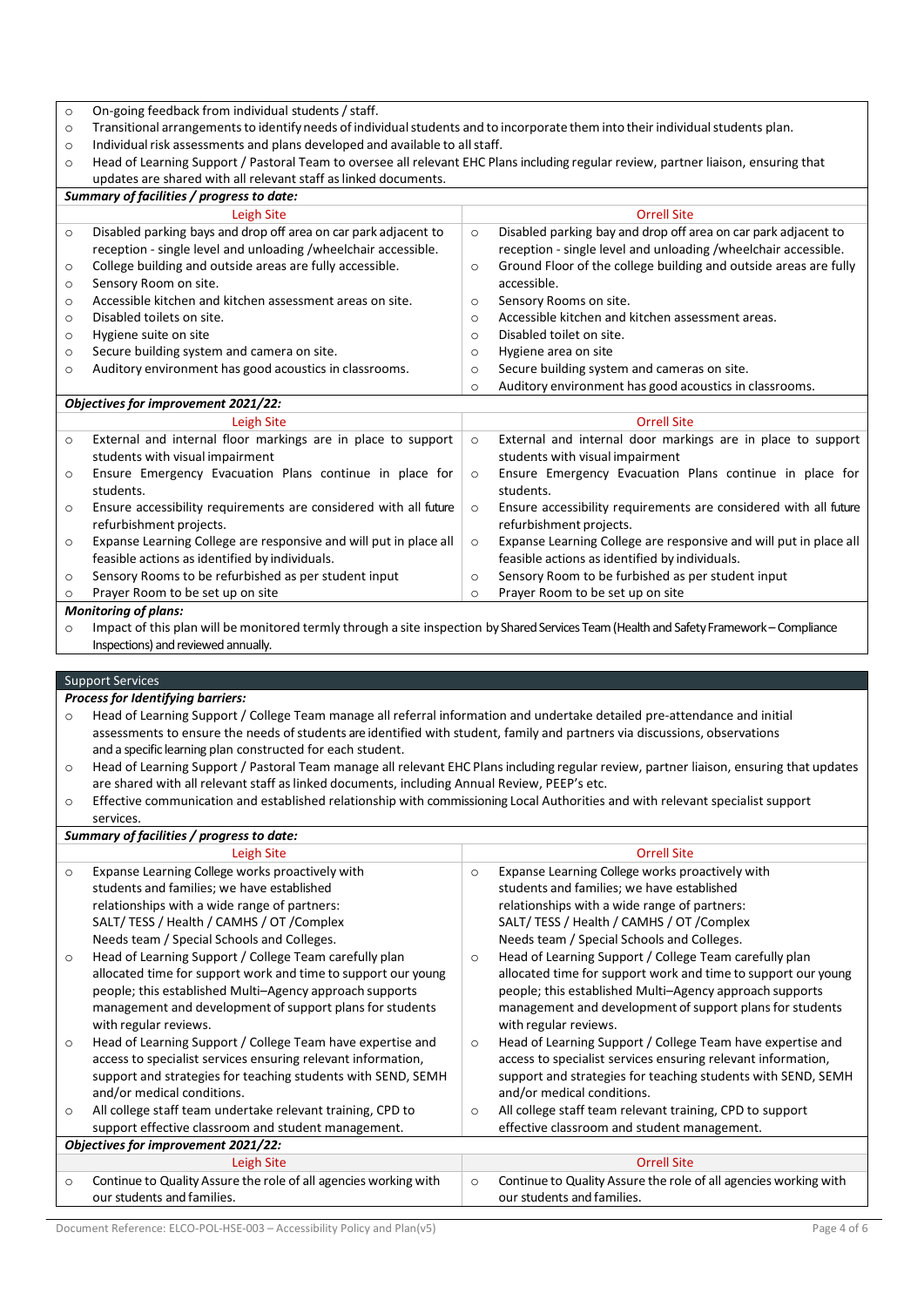| $\circ$ | Continue to develop a proactive Multi Agency Approach to                                                                                                                                          | Continue to develop a proactive Multi Agency Approach to<br>$\circ$                                                                             |
|---------|---------------------------------------------------------------------------------------------------------------------------------------------------------------------------------------------------|-------------------------------------------------------------------------------------------------------------------------------------------------|
|         | supporting our students.                                                                                                                                                                          | supporting our students.                                                                                                                        |
| $\circ$ | Establish additional residential and external opportunities for                                                                                                                                   | Establish additional residential and external opportunities for<br>$\circ$                                                                      |
|         | students.<br>Ensure the full implementation of the baseline assessments to                                                                                                                        | students.                                                                                                                                       |
| $\circ$ | better support students with effective social and emotional targets                                                                                                                               | Ensure the full implementation of the baseline assessments to<br>$\circ$<br>better support students with effective social and emotional targets |
|         | and strategies.                                                                                                                                                                                   | and strategies.                                                                                                                                 |
| $\circ$ | Ensure the MIS system 'Databridge' is fully operational; Ensure<br>Databridge records on student's needs and all support plans are                                                                | Ensure the MIS system 'Databridge' is fully operational; Ensure<br>$\circ$<br>Databridge records on student's needs and all support plans are   |
|         | entered onto the system and all staff have immediate access to                                                                                                                                    | entered onto the system and all staff have immediate access to                                                                                  |
|         | better support students.                                                                                                                                                                          | better support students.                                                                                                                        |
|         | <b>Monitoring of plans:</b>                                                                                                                                                                       |                                                                                                                                                 |
| $\circ$ | Impact of this plan will be monitored by the Shared Services Team (Data & Compliance) and reviewed as part of self-assessment activities                                                          |                                                                                                                                                 |
| $\circ$ | The College SLT Team and Director of Post 16 Education will monitor points 1-4                                                                                                                    |                                                                                                                                                 |
|         |                                                                                                                                                                                                   |                                                                                                                                                 |
|         | College Curriculum                                                                                                                                                                                |                                                                                                                                                 |
|         | Process for Identifying barriers:                                                                                                                                                                 |                                                                                                                                                 |
| $\circ$ | College SLT will monitor the quality of teaching and learning support and impact on progress through observations (OTLA), work<br>scrutiny, student voice, case conferences and peer review work. |                                                                                                                                                 |
| $\circ$ | BKSB utilised for literacy and numeracy baseline assessment and ongoing controlled assessment and testing for students.                                                                           |                                                                                                                                                 |
| $\circ$ |                                                                                                                                                                                                   | Pearson personal growth and wellbeing qualifications are used to support students to develop personally and socially and their skills           |
|         | for employment.                                                                                                                                                                                   |                                                                                                                                                 |
| $\circ$ |                                                                                                                                                                                                   | Baseline assessments are used to identify and support students with social, emotional and behavioural issues, informing specific strategies     |
|         | Summary of facilities / progress to date:                                                                                                                                                         |                                                                                                                                                 |
|         | Leigh Site                                                                                                                                                                                        | <b>Orrell Site</b>                                                                                                                              |
| $\circ$ | Laptops, I-Pads, Desktops and Smart screens are available on                                                                                                                                      | Laptops, I-Pads, Desktops and Smart screens are available on<br>$\circ$                                                                         |
|         | all college sites to support teaching and learning and to assist<br>identified students with handwriting and recording                                                                            | all college sites to support teaching and learning and to assist<br>identified students with handwriting and recording                          |
|         | difficulties.                                                                                                                                                                                     | difficulties.                                                                                                                                   |
| $\circ$ | All classes have dedicated specialist support staff.                                                                                                                                              | All classes have dedicated specialist support staff.<br>$\circ$                                                                                 |
| $\circ$ | Curriculum is differentiated to ensure that students are taught                                                                                                                                   | Curriculum is differentiated to ensure that students are taught<br>$\circ$                                                                      |
|         | at an appropriate level to meet their needs.                                                                                                                                                      | at an appropriate level to meet their needs.                                                                                                    |
| $\circ$ | Expanse Learning College provide appropriate sensory                                                                                                                                              | Expanse Learning College provide appropriate sensory<br>$\circ$                                                                                 |
|         | processing aids for specific students based on assessed needs.                                                                                                                                    | processing aids for specific students based on assessed needs.                                                                                  |
| $\circ$ | The College works within the ICE guidelines to put into place                                                                                                                                     | The College works within the ICE guidelines to put into place<br>$\circ$                                                                        |
|         | Access arrangements.                                                                                                                                                                              | Access arrangements.                                                                                                                            |
| $\circ$ | Classroom based support and intervention can<br>take place in one to one, small group or whole                                                                                                    | Classroom based support and intervention can<br>$\circ$<br>take place in one to one, small group or whole                                       |
|         | class settings.                                                                                                                                                                                   | class settings.                                                                                                                                 |
|         | The College have established staff with the expertise and                                                                                                                                         | The College have established staff with the                                                                                                     |
|         | training to support vulnerable students.                                                                                                                                                          | expertise and training to support vulnerable                                                                                                    |
|         |                                                                                                                                                                                                   | students.                                                                                                                                       |
|         | Objectives for improvement 2021/22:                                                                                                                                                               |                                                                                                                                                 |
|         | <b>Leigh Site</b>                                                                                                                                                                                 | <b>Orrell Site</b>                                                                                                                              |
| O       | Review the curriculum offer in line with national and local<br>practice / policy and EIF framework                                                                                                | Review the curriculum offer in line with national and local<br>$\circ$<br>practice / policy and EIF framework                                   |
| $\circ$ | Review the interventions provided for individuals and classes as                                                                                                                                  | Review the interventions provided for individuals and classes as<br>$\circ$                                                                     |
|         | part of the on-going quality cycle.                                                                                                                                                               | part of the on-going quality cycle.                                                                                                             |
| $\circ$ | Provision of specialist equipment to be reviewed and provided                                                                                                                                     | Provision of specialist equipment to be reviewed and provided<br>$\circ$                                                                        |
|         | on an individual basis.                                                                                                                                                                           | on an individual basis.                                                                                                                         |
| $\circ$ | Modification of learning materials to ensure resources are                                                                                                                                        | Modification of learning materials to ensure resources are<br>$\circ$                                                                           |
|         | accessible.                                                                                                                                                                                       | accessible.                                                                                                                                     |
| $\circ$ | Resource technology to support all students in accessing College<br>curriculum.                                                                                                                   | Resource technology to support all students in accessing College<br>$\circ$<br>curriculum.                                                      |
| $\circ$ | Student voice and wider stakeholder feedback to drive                                                                                                                                             | Student voice and wider stakeholder feedback to drive<br>$\circ$                                                                                |
|         | effectiveness.                                                                                                                                                                                    | effectiveness.                                                                                                                                  |
| $\circ$ | Continue to offer through Performance Management, CPD to                                                                                                                                          | Continue to offer through Performance Management, CPD to<br>$\circ$                                                                             |
|         | enable staff to support full range of needs of students.                                                                                                                                          | enable staff to support full range of needs of students.                                                                                        |
|         | <b>Monitoring of plan:</b>                                                                                                                                                                        |                                                                                                                                                 |
| $\circ$ |                                                                                                                                                                                                   | Impact of this plan to be monitored regularly through Self-Assessment activities undertaken by College SLT and the Quality Forum.               |